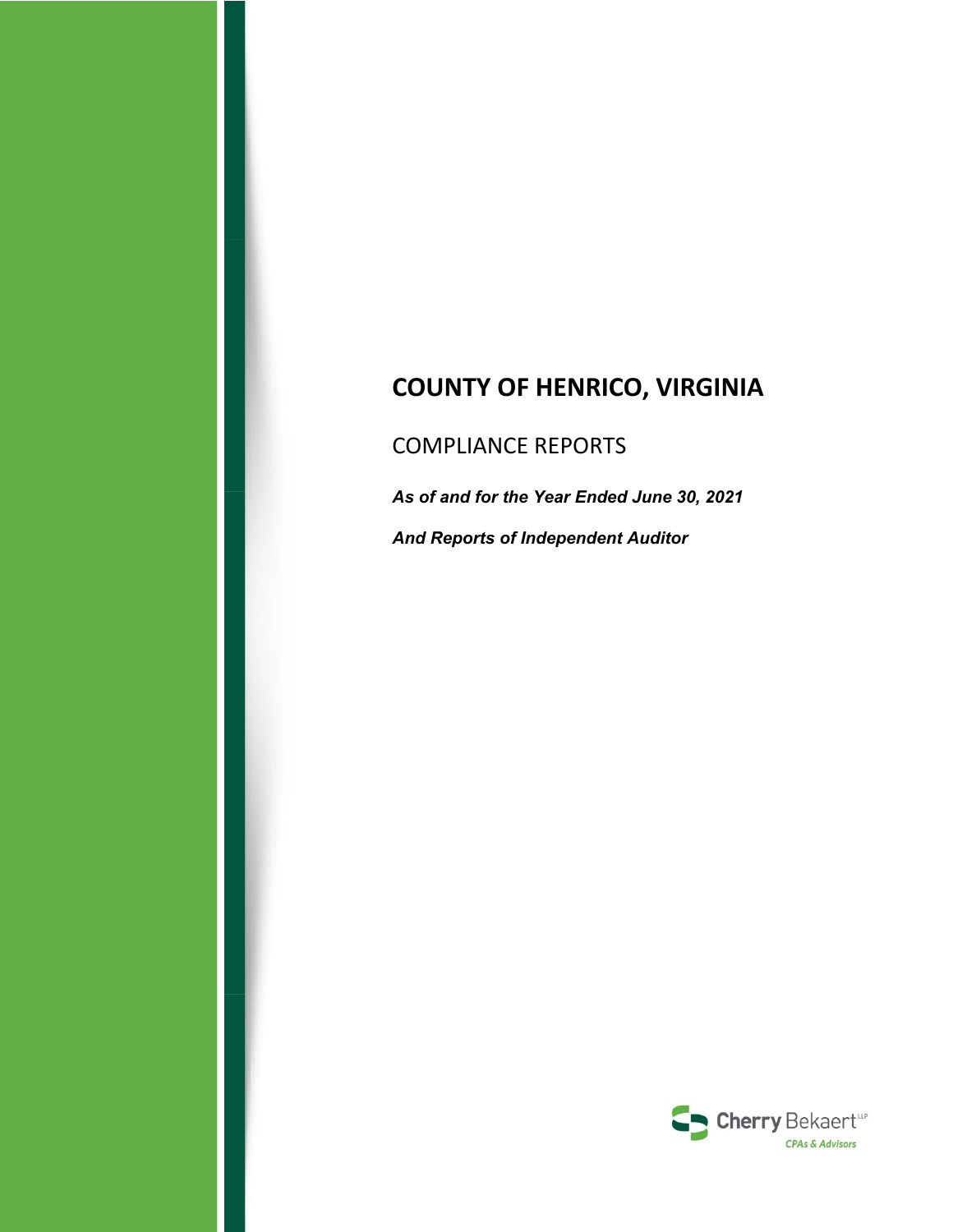### **COMPLIANCE REPORTS**

| Report of Independent Auditor on Internal Control over Financial Reporting and<br>on Compliance and Other Matters Based on an Audit of Financial Statements |  |
|-------------------------------------------------------------------------------------------------------------------------------------------------------------|--|
| Report of Independent Auditor on Compliance for Each Major Federal Program                                                                                  |  |
| Report of Independent Auditor on Compliance with Commonwealth of Virginia's Laws,                                                                           |  |
| <b>SCHEDULES</b>                                                                                                                                            |  |

Schedule of Findings and Questioned Costs ................................................................................................ 13-15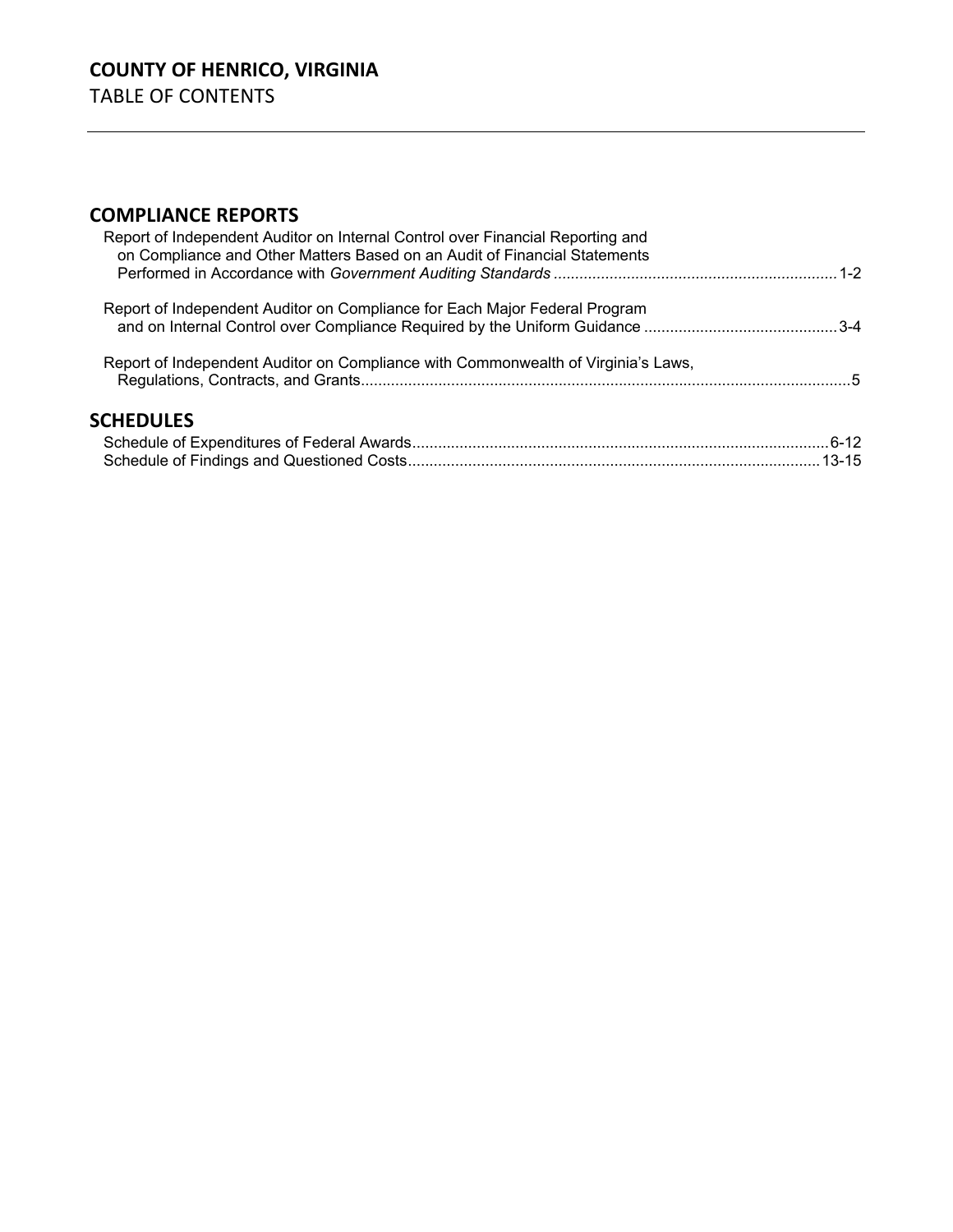

### **Report of Independent Auditor on Internal Control over Financial Reporting and on Compliance with Other Matters Based on an Audit of Financial Statements Performed in Accordance with** *Government Auditing Standards*

To the Honorable Members of the Board of Supervisors County of Henrico, Virginia

We have audited, in accordance with the auditing standards generally accepted in the United States of America, the standards applicable to financial audits contained in *Government Auditing Standards* issued by the Comptroller General of the United States and the *Specifications for Audits of Counties, Cities, and Towns* issued by the Auditor of Public Accounts of the Commonwealth of Virginia, the financial statements of the governmental activities, the business-type activities, the aggregate discretely presented component units, each major fund, and the aggregate remaining fund information of the County of Henrico, Virginia (the "County"), as of and for the year ended June 30, 2021, and the related notes to the financial statements, which collectively comprise the County's basic financial statements, and have issued our report thereon dated November 4, 2021. That report recognizes that the County restated certain fund balance and net position amounts due to the implementation of a new accounting standard and a change in reporting entity, effective July 1, 2020.

### **Internal Control over Financial Reporting**

In planning and performing our audit of the financial statements, we considered the County's internal control over financial reporting ("internal control") as a basis for designing audit procedures that are appropriate in the circumstances for the purpose of expressing our opinions on the financial statements, but not for the purpose of expressing an opinion on the effectiveness of the County's internal control. Accordingly, we do not express an opinion on the effectiveness of the County's internal control.

A *deficiency in internal control* exists when the design or operation of a control does not allow management or employees, in the normal course of performing their assigned functions, to prevent, or detect and correct, misstatements on a timely basis. A *material weakness* is a deficiency, or a combination of deficiencies, in internal control, such that there is a reasonable possibility that a material misstatement of the entity's financial statements will not be prevented, or detected and corrected, on a timely basis. A *significant deficiency* is a deficiency, or a combination of deficiencies, in internal control that is less severe than a material weakness, yet important enough to merit attention by those charged with governance.

Our consideration of internal control was for the limited purpose described in the first paragraph of this section and was not designed to identify all deficiencies in internal control that might be material weaknesses or significant deficiencies. Given these limitations, during our audit we did not identify any deficiencies in internal control that we consider to be material weaknesses. However, material weaknesses may exist that have not been identified.

### **Compliance and Other Matters**

As part of obtaining reasonable assurance about whether the County's financial statements are free from material misstatement, we performed tests of its compliance with certain provisions of laws, regulations, contracts, and grant agreements, noncompliance with which could have a direct and material effect on the financial statements. However, providing an opinion on compliance with those provisions was not an objective of our audit, and accordingly, we do not express such an opinion. The results of our tests disclosed no instances of noncompliance or other matters that are required to be reported under *Government Auditing Standards.*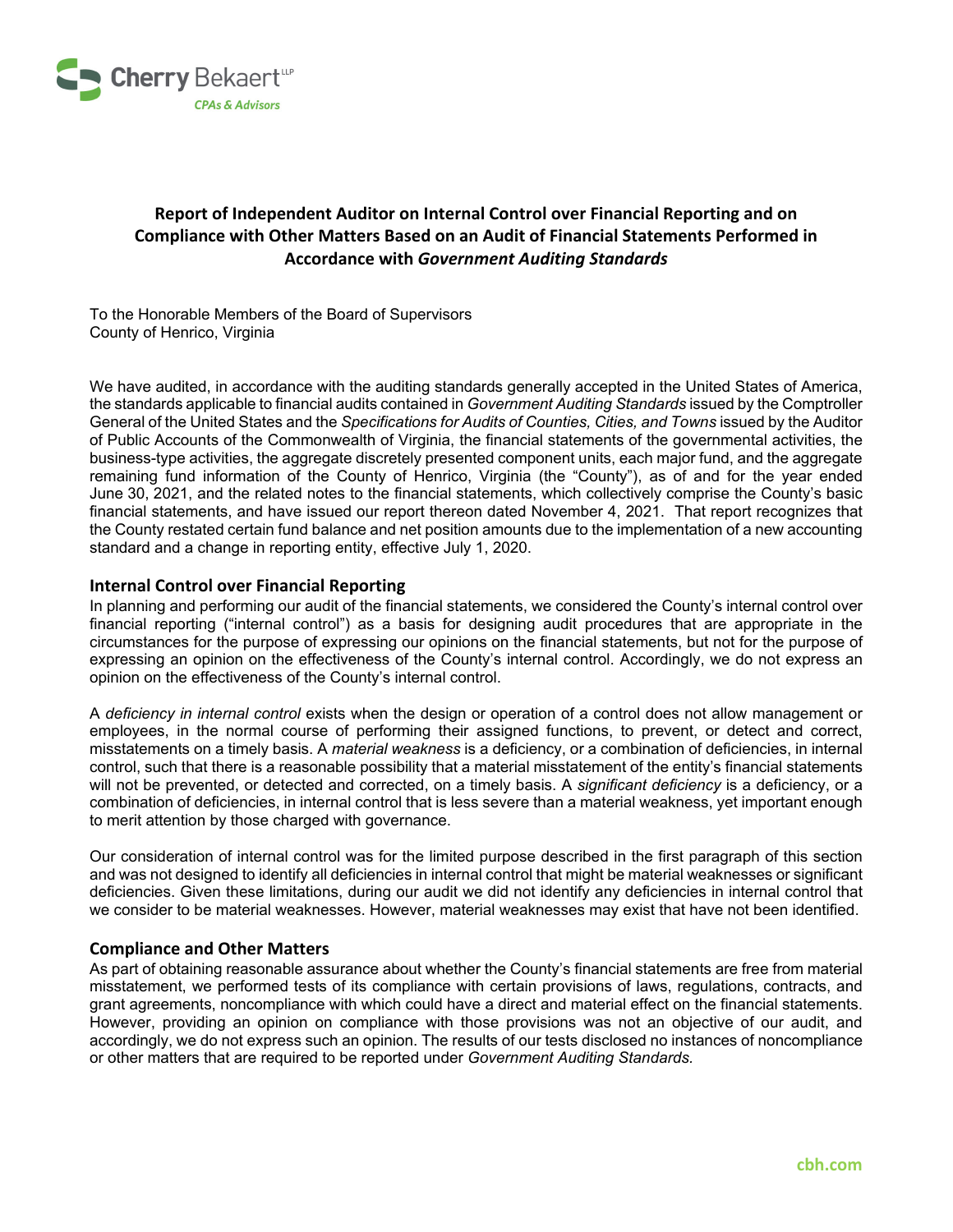### **Purpose of this Report**

The purpose of this report is solely to describe the scope of our testing of internal control and compliance and the results of that testing, and not to provide an opinion on the effectiveness of the entity's internal control or on compliance. This report is an integral part of an audit performed in accordance with *Government Auditing Standards* in considering the entity's internal control and compliance. Accordingly, this communication is not suitable for any other purpose.

Cherry Behmit CCP

Richmond, Virginia November 4, 2021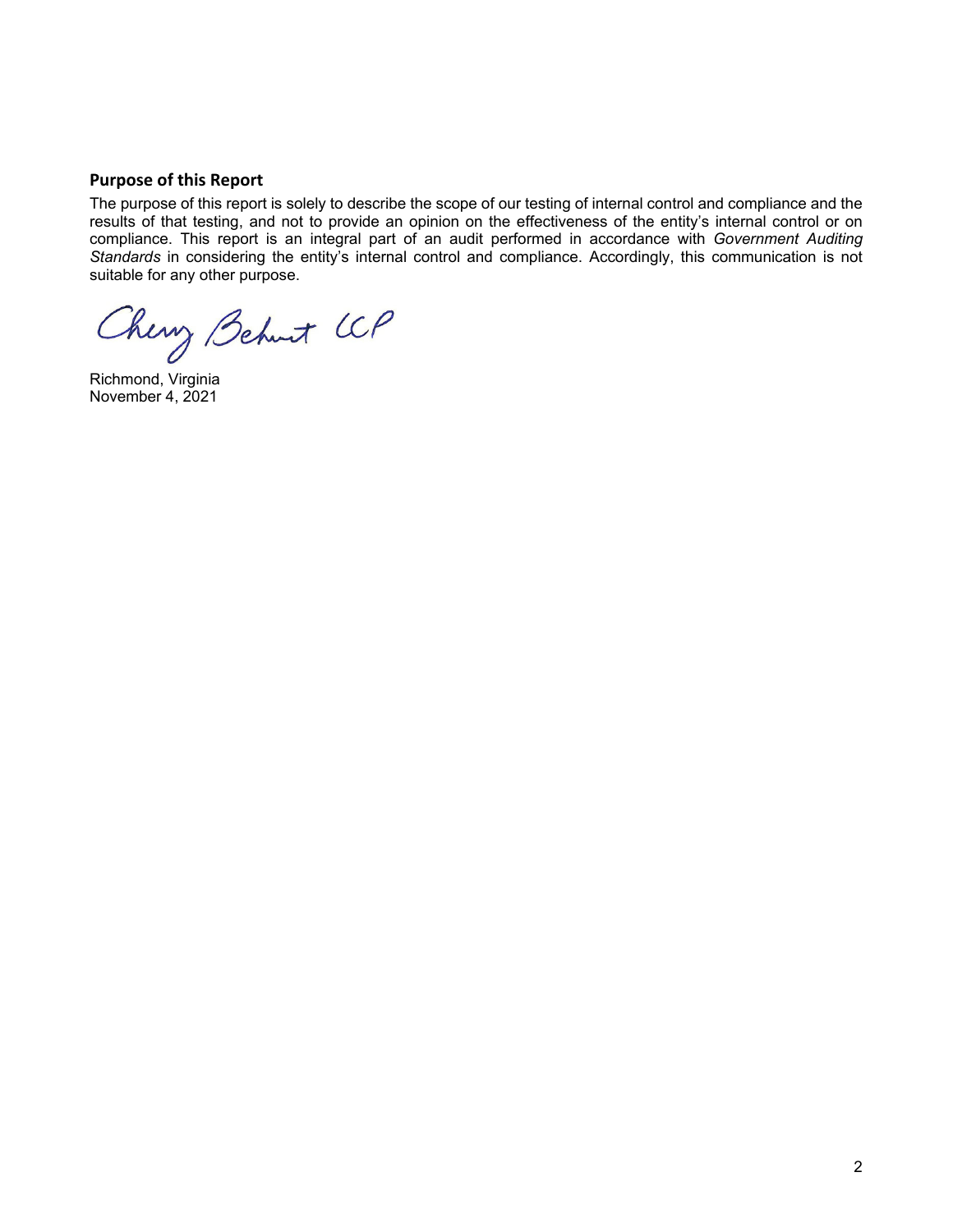

### **Report of Independent Auditor on Compliance for Each Major Program and on Internal Control over Compliance Required by the Uniform Guidance**

To the Honorable Members of the Board of Supervisors County of Henrico, Virginia

### **Report on Compliance for Each Major Federal Program**

We have audited the County of Henrico, Virginia's (the "County") compliance with the types of compliance requirements described in the *OMB Compliance Supplement* that could have a direct and material effect on each of the County's major federal programs for the year ended June 30, 2021. The County's major federal programs are identified in the summary of auditor's results section of the accompanying schedule of findings and questioned costs.

### *Management's Responsibility*

Management is responsible for compliance with federal statutes, regulations, and the terms and conditions of its federal awards applicable to its federal programs.

### *Auditor's Responsibility*

Our responsibility is to express an opinion on compliance for each of the County's major federal programs based on our audit of the types of compliance requirements referred to above. We conducted our audit of compliance in accordance with auditing standards generally accepted in the United States of America; the standards applicable to financial audits contained in *Government Auditing Standards*, issued by the Comptroller General of the United States; and the audit requirements of Title 2 U.S. *Code of Federal Regulations* Part 200, *Uniform Administrative Requirements, Cost Principles, and Audit Requirements for Federal Awards* ("Uniform Guidance"). Those standards and the Uniform Guidance require that we plan and perform the audit to obtain reasonable assurance about whether noncompliance with the types of compliance requirements referred to above that could have a direct and material effect on a major federal program occurred. An audit includes examining, on a test basis, evidence about the County's compliance with those requirements and performing such other procedures as we considered necessary in the circumstances.

We believe that our audit provides a reasonable basis for our opinion on compliance for each major federal program. However, our audit does not provide a legal determination of the County's compliance.

### *Opinion on Each Major Federal Program*

In our opinion, the County complied, in all material respects, with the types of compliance requirements referred to above that could have a direct and material effect on each of its major federal programs for the year ended June 30, 2021.

### *Other Matters*

The results of our auditing procedures disclosed an instance of noncompliance, which is required to be reported in accordance with the Uniform Guidance and which is described in the schedule of findings and questioned costs as finding 2021-001. Our opinion on each major federal program is not modified with respect to this matter.

The County's response to the noncompliance finding identified in our audit is described in the accompanying schedule of findings and questioned costs. The County's response was not subjected to the auditing procedures applied in the audit of compliance and, accordingly, we express no opinion on the response.

### **Report on Internal Control over Compliance**

Management of the County is responsible for establishing and maintaining effective internal control over compliance with the types of compliance requirements referred to above. In planning and performing our audit of compliance, we considered the County's internal control over compliance with the types of requirements that could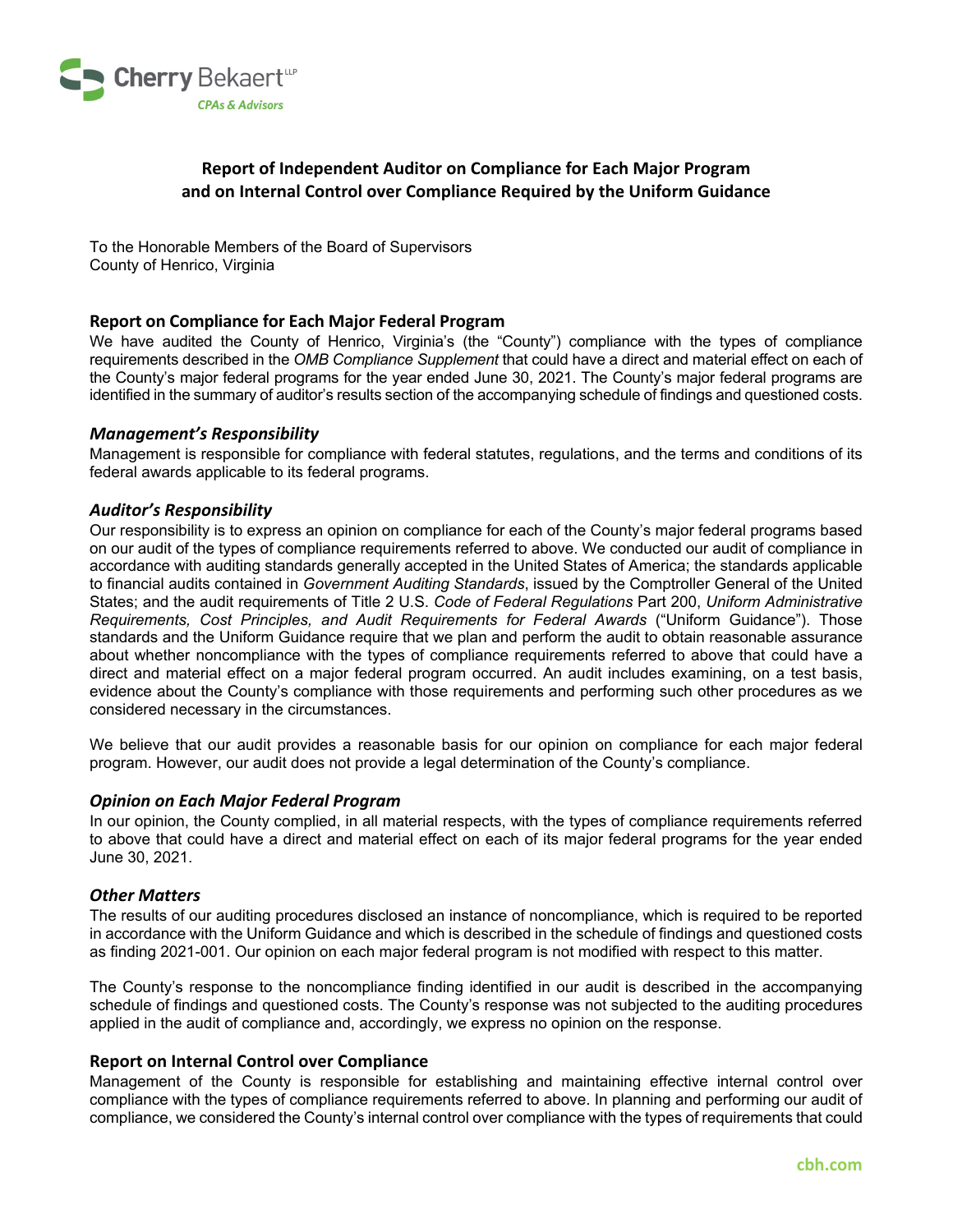have a direct and material effect on each major federal program to determine the auditing procedures that are appropriate in the circumstances for the purpose of expressing an opinion on compliance for each major federal program and to test and report on internal control over compliance in accordance with the Uniform Guidance, but not for the purpose of expressing an opinion on the effectiveness of internal control over compliance. Accordingly, we do not express an opinion on the effectiveness of the County's internal control over compliance.

A *deficiency in internal control over compliance* exists when the design or operation of a control over compliance does not allow management or employees, in the normal course of performing their assigned functions, to prevent, or detect and correct, noncompliance with a type of compliance requirement of a federal program on a timely basis. A *material weakness in internal control over compliance* is a deficiency, or a combination of deficiencies, in internal control over compliance, such that there is a reasonable possibility that material noncompliance with a type of compliance requirement of a federal program will not be prevented, or detected and corrected, on a timely basis. A *significant deficiency in internal control over compliance* is a deficiency, or a combination of deficiencies, in internal control over compliance with a type of compliance requirement of a federal program that is less severe than a material weakness in internal control over compliance, yet important enough to merit attention by those charged with governance.

Our consideration of internal control over compliance was for the limited purpose described in the first paragraph of this section and was not designed to identify all deficiencies in internal control over compliance that might be material weaknesses or significant deficiencies and therefore, material weaknesses or significant deficiencies may exist that have not been identified. We did identify a certain deficiency in internal control over compliance, as described in the accompanying schedule of findings and questioned costs as item 2021-001, that we consider to be a material weakness.

The County's response to the internal control over compliance finding identified in our audit is described in the accompanying schedule of findings and questioned costs. The County's response was not subjected to the auditing procedures applied in the audit of compliance and, accordingly, we express no opinion on the response.

### **Report on Schedule of Expenditures of Federal Awards Required by the Uniform Guidance**

We have audited the financial statements of the governmental activities, the business-type activities, the aggregate discretely presented component units, each major fund, and the aggregate remaining fund information of the County, as of and for the year ended June 30, 2021, and the related notes to the financial statements, which collectively comprise the County's basic financial statements. We issued our report thereon dated November 4, 2021, which contained unmodified opinions on those financial statements. Our audit was conducted for the purpose of forming opinions on the financial statements that collectively comprise the basic financial statements. The accompanying Schedule of Expenditures of Federal Awards is presented for purposes of additional analysis as required by the Uniform Guidance and is not a required part of the basic financial statements. Such information is the responsibility of management and was derived from and relates directly to the underlying accounting and other records used to prepare the basic financial statements. The information has been subjected to the auditing procedures applied in the audit of the financial statements and certain additional procedures, including comparing and reconciling such information directly to the underlying accounting and other records used to prepare the basic financial statements or to the basic financial statements themselves, and other additional procedures in accordance with auditing standards generally accepted in the United States of America. In our opinion, the Schedule of Expenditures of Federal Awards is fairly stated in all material respects in relation to the basic financial statements as a whole.

The purpose of this report on internal control over compliance is solely to describe the scope of our testing of internal control over compliance and the results of that testing based on the requirements of the Uniform Guidance. Accordingly, this report is not suitable for any other purpose.

herry Behaut CCP

Richmond, Virginia March 11, 2022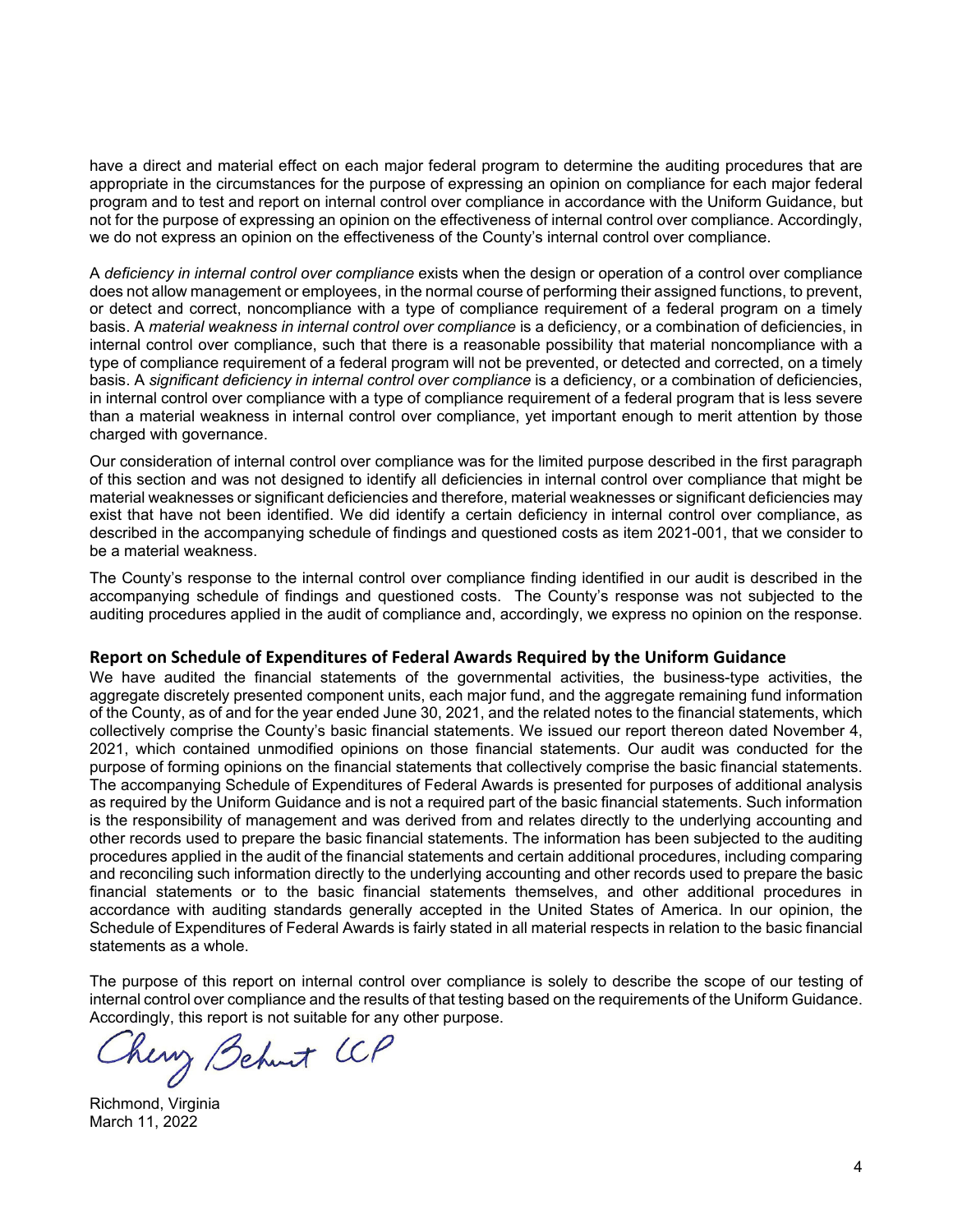

### **Report of Independent Auditor on Compliance with Commonwealth of Virginia's Laws, Regulations, Contracts, and Grants**

To the Honorable Members of the Board of Supervisors County of Henrico, Virginia

We have audited, in accordance with auditing standards generally accepted in the United States of America, the standards applicable to financial audits contained in *Government Auditing Standards* issued by the Comptroller General of the United States, and the *Specifications for Audits of Counties, Cities, and Towns (*the "Specifications") issued by the Auditor of Public Accounts of the Commonwealth of Virginia, the financial statements of the governmental activities, the business-type activities, the aggregate discretely presented component units, each major fund, and the aggregate remaining fund information of the County of Henrico, Virginia (the "County"), as of and for the year ended June 30, 2021, and the related notes to the financial statements, which collectively comprise the County's basic financial statements, and have issued our report thereon dated November 4, 2021.

### **Compliance and Other Matters**

As part of obtaining reasonable assurance about whether the County's financial statements are free of material misstatement, we performed tests of the County's compliance with certain provisions of the Commonwealth of Virginia's laws, regulations, contracts, and grants, noncompliance with which could have a direct and material effect on the financial statements. However, providing an opinion on compliance with those provisions was not an objective of our audit, and accordingly, we do not express such an opinion.

The following is a summary of the Commonwealth of Virginia's laws, regulations, contracts, and grants for which we performed tests of compliance:

### **Code of Virginia Code Code Agency Requirements**

| <b>Budget and Appropriation Laws</b> | Procurement            | Education                       |
|--------------------------------------|------------------------|---------------------------------|
| Cash and Investments                 | Unclaimed Property     | Children's Services Act Funds   |
| Conflicts of Interest                | <b>Property Taxes</b>  | Social Services                 |
| Intergovernmental Revenues           | <b>Debt Provisions</b> | Highway Maintenance Funds       |
|                                      |                        | Fire Programs Aid to Localities |

The results of our tests disclosed an instance of noncompliance required to be reported in accordance with the Specifications as described in the accompanying schedule of findings and questioned costs as item 2021-002.

### **County's Response to Finding**

The County's response to the finding identified in our audit is described in the accompanying schedule of findings and questioned costs. The County's response was not subjected to the auditing procedures applied in the audit of the financial statements and, accordingly, we express no opinion on the response.

### **Purpose of this Report**

The purpose of this report is solely to describe the scope of our testing of compliance with certain provisions of the Commonwealth of Virginia's laws, regulations, contracts, and grants and the results of that testing, and not to provide an opinion on the County's compliance. Accordingly, this communication is not suitable for any other purpose.

herry Behmit CCP

Richmond, Virginia March 11, 2022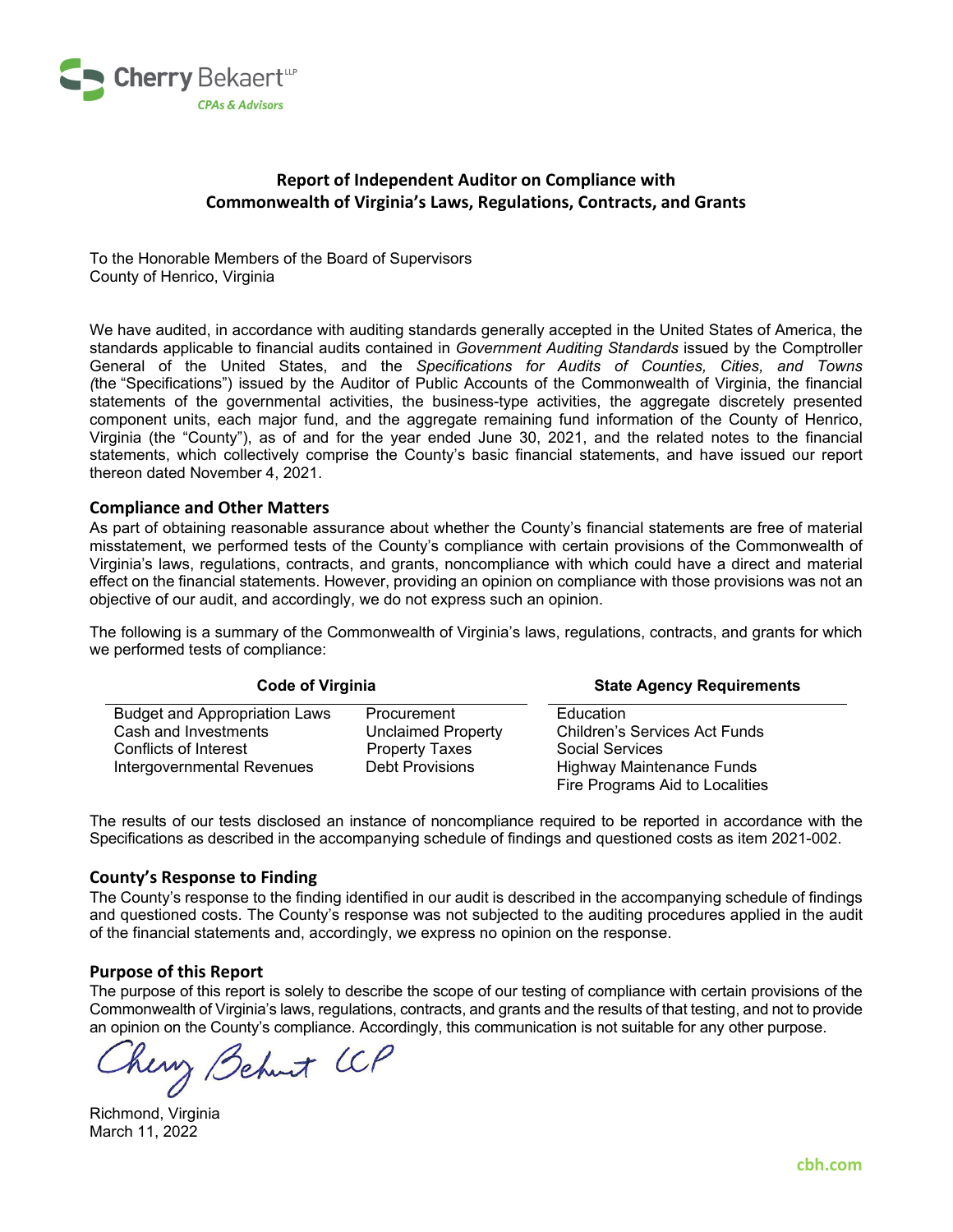| FEDERAL GRANTING AGENCY/RECIPIENT STATE AGENCY/<br><b>GRANT PROGRAM/GRANT NUMBER</b>                                                                                       | <b>ASSISTANCE</b><br><b>LISTING</b><br><b>NUMBER</b> | <b>AMOUNTS</b><br><b>FEDERAL</b><br><b>PASSED-THROUGH</b><br><b>EXPENDITURES</b><br><b>TO SUBRECIPIENTS</b> |                                 | <b>TOTAL FEDERAL</b><br><b>EXPENDITURES</b> |
|----------------------------------------------------------------------------------------------------------------------------------------------------------------------------|------------------------------------------------------|-------------------------------------------------------------------------------------------------------------|---------------------------------|---------------------------------------------|
| <b>U.S. DEPARTMENT OF AGRICULTURE:</b><br><b>PASS-THROUGH AWARDS:</b><br>STATE DEPARTMENT OF EDUCATION:<br>SCHOOL BREAKFAST PROGRAM                                        | 10.553                                               | \$<br>4,909,183                                                                                             | -\$                             | \$<br>4,909,183                             |
| NATIONAL SCHOOL LUNCH PROGRAM                                                                                                                                              | 10.555                                               | 9,448,662                                                                                                   | $\sim$                          | 9,448,662                                   |
| SUBTOTAL PASS-THROUGH STATE DEPARTMENT OF EDUCATION                                                                                                                        |                                                      | 14,357,845                                                                                                  |                                 | 14,357,845                                  |
| STATE DEPARTMENT OF SOCIAL SERVICES:<br>STATE ADMIN MATCHING GRANT FOR THE SUPPLEMENTAL NUTRITION ASSIST PRGM<br>SUBTOTAL PASS-THROUGH STATE DEPARTMENT OF SOCIAL SERVICES | 10.561                                               | 2,954,654<br>2,954,654                                                                                      |                                 | 2,954,654<br>2,954,654                      |
| STATE DEPARTMENT OF JUVENILE JUSTICE:<br>NATIONAL SCHOOL LUNCH PROGRAM<br>SUBTOTAL PASS-THROUGH STATE DEPARTMENT OF JUVENILE JUSTICE                                       | 10.555                                               | 80,208<br>80.208                                                                                            |                                 | 80,208<br>80.208                            |
| NON-CASH AWARDS:<br>STATE DEPARTMENT OF AGRICULTURE:<br>NATIONAL SCHOOL LUNCH PROGRAM                                                                                      | 10.555                                               | 984,428                                                                                                     |                                 | 984,428                                     |
| SUBTOTAL NON-CASH AWARDS STATE DEPARTMENT OF AGRICULTURE                                                                                                                   |                                                      | 984.428                                                                                                     |                                 | 984,428                                     |
| TOTAL NATIONAL SCHOOL LUNCH PROGRAM                                                                                                                                        | 10.555                                               | 10,513,298                                                                                                  |                                 | 10,513,298                                  |
| TOTAL U.S. DEPARTMENT OF AGRICULTURE                                                                                                                                       |                                                      | 18.377.135<br>\$                                                                                            | -\$<br>$\overline{\phantom{a}}$ | 18,377,135<br>- \$                          |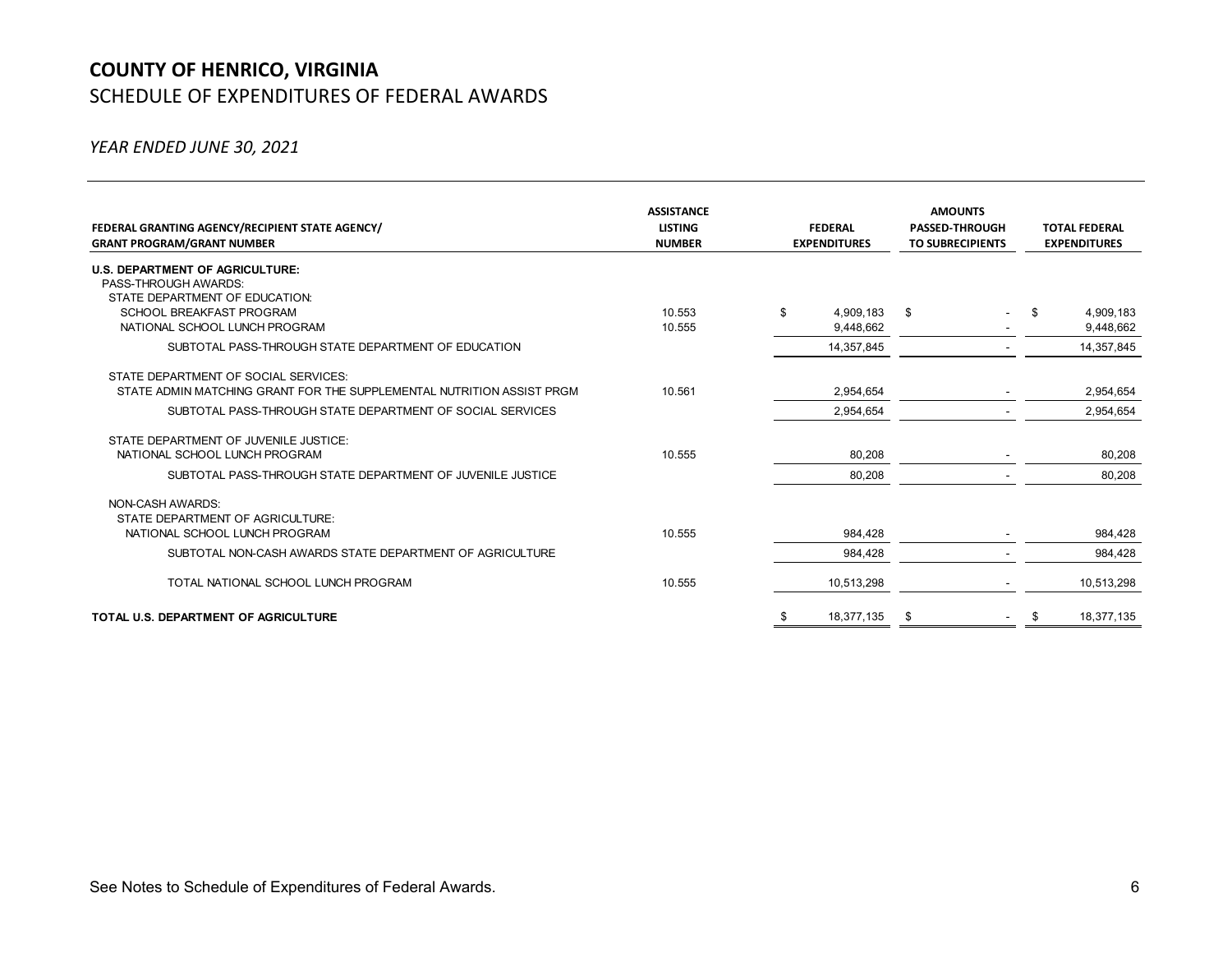| FEDERAL GRANTING AGENCY/RECIPIENT STATE AGENCY/<br><b>GRANT PROGRAM/GRANT NUMBER</b>                                                                                                 | <b>ASSISTANCE</b><br><b>LISTING</b><br><b>NUMBER</b> | <b>FEDERAL</b><br><b>EXPENDITURES</b> |            | <b>AMOUNTS</b><br><b>PASSED-THROUGH</b><br><b>TO SUBRECIPIENTS</b> |     | <b>TOTAL FEDERAL</b><br><b>EXPENDITURES</b> |  |           |
|--------------------------------------------------------------------------------------------------------------------------------------------------------------------------------------|------------------------------------------------------|---------------------------------------|------------|--------------------------------------------------------------------|-----|---------------------------------------------|--|-----------|
| <b>U.S. DEPARTMENT OF EDUCATION:</b>                                                                                                                                                 |                                                      |                                       |            |                                                                    |     |                                             |  |           |
| <b>DIRECT AWARDS:</b>                                                                                                                                                                |                                                      |                                       |            |                                                                    |     |                                             |  |           |
| FEDERAL PELL GRANT PROGRAM                                                                                                                                                           | 84.063                                               | \$                                    | 271,833    | -\$<br>$\sim$                                                      | -\$ | 271,833                                     |  |           |
| <b>TOTAL DIRECT AWARDS</b>                                                                                                                                                           |                                                      |                                       | 271,833    |                                                                    |     | 271,833                                     |  |           |
| PASS-THROUGH AWARDS:<br>STATE DEPARTMENT OF EDUCATION:<br>EDUCATIONAL CONSOLIDATION AND IMPROVEMENT ACT OF 1981:                                                                     |                                                      |                                       |            |                                                                    |     |                                             |  |           |
| ADULT EDUCATION BASIC GRANTS TO STATES                                                                                                                                               | 84.002                                               |                                       | 268,493    |                                                                    |     | 268,493                                     |  |           |
| TITLE I GRANTS TO LOCAL EDUCATION AGENCIES                                                                                                                                           | 84.010                                               |                                       | 11,718,506 |                                                                    |     | 11,718,506                                  |  |           |
| TITLE I PROGRAM FOR NEGLECTED AND DELINQUENT CHILDREN                                                                                                                                | 84.013                                               |                                       | 35,543     |                                                                    |     | 35,543                                      |  |           |
| TOTAL EDUCATIONAL CONSOLIDATION AND IMPROVEMENT ACT OF 1981                                                                                                                          |                                                      |                                       | 12,022,542 |                                                                    |     | 12,022,542                                  |  |           |
| TITLE VI:<br>ASSISTANCE TO STATES FOR EDUCATION OF HANDICAPPED CHILDREN:<br>SPECIAL EDUCATION GRANTS TO STATES<br>SPECIAL EDUCATION PRESCHOOL-GRANT<br><b>TOTAL TITLE VI CLUSTER</b> | 84.027<br>84.173                                     | 9,742,349<br>159.863<br>9.902.212     |            |                                                                    |     | 9,742,349<br>159.863<br>9.902.212           |  |           |
|                                                                                                                                                                                      |                                                      |                                       |            |                                                                    |     |                                             |  |           |
| TITLE VI-B:<br><b>VOCATIONAL EDUCATION:</b>                                                                                                                                          |                                                      |                                       |            |                                                                    |     |                                             |  |           |
| CAREER AND TECHNICAL EDUCATION-BASIC GRANTS TO STATES                                                                                                                                | 84.048                                               |                                       | 1,404,318  |                                                                    |     | 1,404,318                                   |  |           |
| TOTAL VOCATIONAL EDUCATION                                                                                                                                                           |                                                      |                                       | 1,404,318  |                                                                    |     | 1,404,318                                   |  |           |
| COVID-19 - ECONOMIC STABILIZATION FUND:                                                                                                                                              |                                                      |                                       |            |                                                                    |     |                                             |  |           |
| ELEMENTARY AND SECONDARY SCHOOL EMERGENCY RELIEF (ESSER) FUND                                                                                                                        | 84.425D                                              |                                       | 6,548,712  |                                                                    |     | 6,548,712                                   |  |           |
| TOTAL CORONAVIRUS AID, RELIEF, AND ECONOMIC SECURITY (CARES) ACT                                                                                                                     |                                                      |                                       |            | 6,548,712                                                          |     |                                             |  | 6,548,712 |
|                                                                                                                                                                                      |                                                      |                                       |            |                                                                    |     |                                             |  |           |
| <b>SPECIAL PROJECTS:</b>                                                                                                                                                             |                                                      |                                       |            |                                                                    |     |                                             |  |           |
| EDUCATION FOR HOMELESS CHILDREN AND YOUTH                                                                                                                                            | 84.196                                               |                                       | 90,518     |                                                                    |     | 90,518                                      |  |           |
| EDUCATION RESEARCH, DEVELOPMENT AND DISSEMINATION<br><b>ENGLISH LANGUAGE ACQUISITION GRANTS</b>                                                                                      | 84.305<br>84.365                                     | 25,551                                |            |                                                                    |     | 25,551<br>265.295                           |  |           |
| <b>IMPROVING TEACHER QUALITY STATE GRANTS</b>                                                                                                                                        | 84.367                                               | 265,295<br>1,345,945                  |            |                                                                    |     | 1,345,945                                   |  |           |
| STUDENT SUPPORT AND ACADEMIC ENRICHMENT PROGRAM                                                                                                                                      | 84.424                                               | 1,064,261                             |            |                                                                    |     | 1,064,261                                   |  |           |
| TOTAL SPECIAL PROJECTS                                                                                                                                                               |                                                      |                                       | 2,791,570  |                                                                    |     | 2,791,570                                   |  |           |
|                                                                                                                                                                                      |                                                      |                                       |            |                                                                    |     |                                             |  |           |
| SUBTOTAL PASS-THROUGH STATE DEPARTMENT OF EDUCATION                                                                                                                                  |                                                      |                                       | 32,669,354 |                                                                    |     | 32,669,354                                  |  |           |
| TOTAL U.S. DEPARTMENT OF EDUCATION                                                                                                                                                   |                                                      | \$                                    | 32,941,187 | \$<br>$\overline{\phantom{0}}$                                     | \$  | 32,941,187                                  |  |           |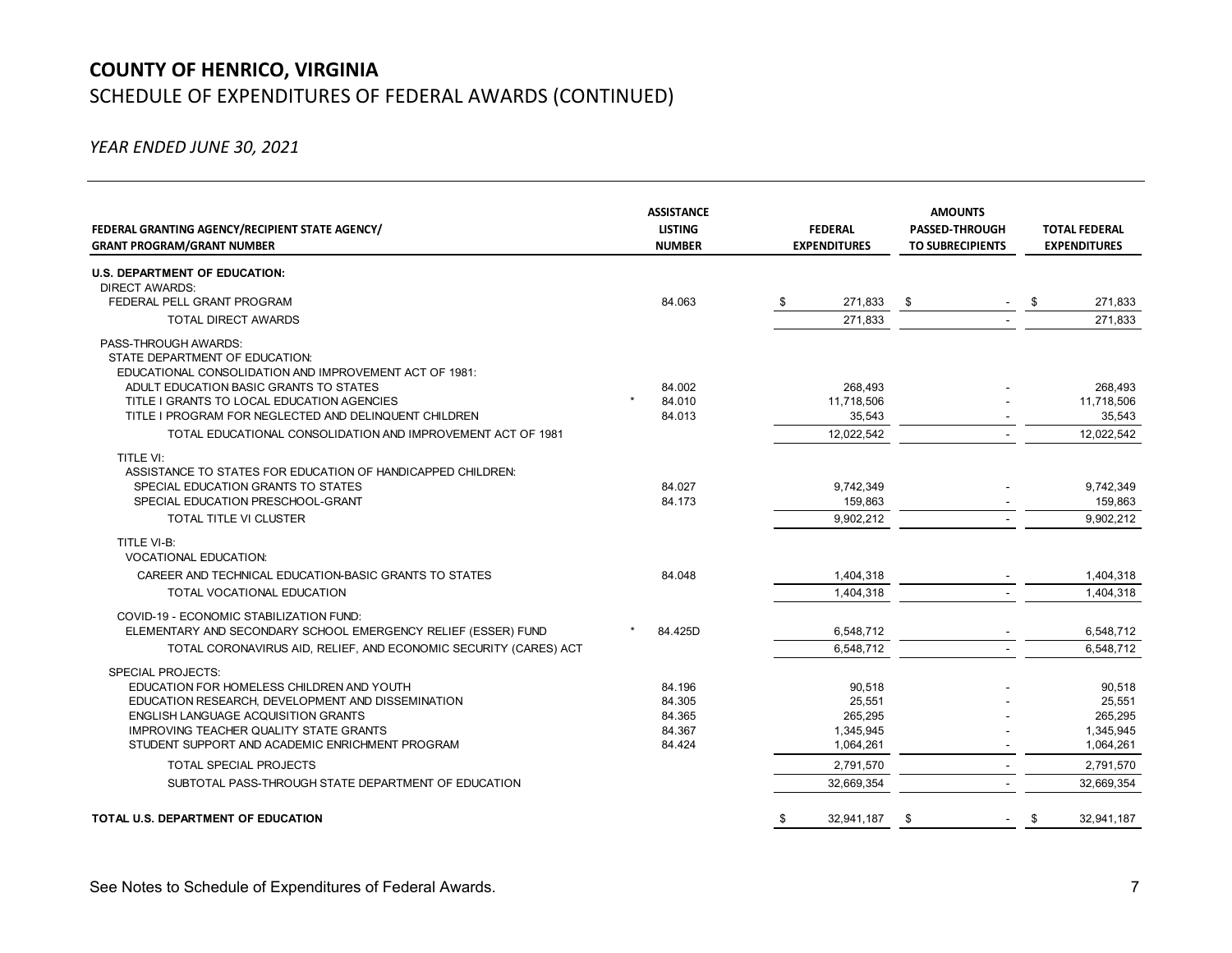|                                                              | <b>ASSISTANCE</b> |                     | <b>AMOUNTS</b>          |                      |  |
|--------------------------------------------------------------|-------------------|---------------------|-------------------------|----------------------|--|
| FEDERAL GRANTING AGENCY/RECIPIENT STATE AGENCY/              | <b>LISTING</b>    | <b>FEDERAL</b>      | <b>PASSED-THROUGH</b>   | <b>TOTAL FEDERAL</b> |  |
| <b>GRANT PROGRAM/GRANT NUMBER</b>                            | <b>NUMBER</b>     | <b>EXPENDITURES</b> | <b>TO SUBRECIPIENTS</b> | <b>EXPENDITURES</b>  |  |
| U.S. DEPARTMENT OF HEALTH AND HUMAN SERVICES:                |                   |                     |                         |                      |  |
| <b>DIRECT AWARDS:</b>                                        |                   |                     |                         |                      |  |
| ADMINISTRATION FOR CHILDREN, YOUTH & FAMILIES - HEAD START   | 93.600            | 1,782,676<br>\$     | - \$<br>$\sim$          | 1,782,676<br>- \$    |  |
| <b>TOTAL DIRECT AWARDS</b>                                   |                   | 1,782,676           |                         | 1,782,676            |  |
| <b>PASS-THROUGH AWARDS:</b>                                  |                   |                     |                         |                      |  |
| STATE DEPARTMENT OF MENTAL HEALTH AND MENTAL RETARDATION:    |                   |                     |                         |                      |  |
| SPECIAL EDUCATION GRANTS FOR INFANTS AND FAMILIES            | 84.181            | 356,179             |                         | 356,179              |  |
| SUBSTANCE ABUSE AND MENTAL HEALTH SERVICES                   | 93.243            | 64.902              |                         | 64,902               |  |
| OPIOID STATE TARGETED RESPONSE                               | 93.788            | 405,000             |                         | 405,000              |  |
| BLOCK GRANTS FOR COMMUNITY MENTAL HEALTH SERVICES            | 93.958            | 979,880             |                         | 979.880              |  |
| BLOCK GRANTS FOR PREVENTION AND TREATMENT OF SUBSTANCE ABUSE | 93.959            | 1.020.359           |                         | 1.020.359            |  |
| SUBTOTAL PASS-THROUGH STATE DEPARTMENT OF                    |                   |                     |                         |                      |  |
| MENTAL HEALTH AND MENTAL RETARDATION                         |                   | 2,826,320           |                         | 2,826,320            |  |
| STATE DEPARTMENT OF SOCIAL SERVICES:                         |                   |                     |                         |                      |  |
| PROMOTING SAFE AND STABLE FAMILIES                           | 93.556            | 130,775             |                         | 130,775              |  |
| TEMPORARY ASSISTANCE FOR NEEDY FAMILIES                      | 93.558            | 1,632,266           |                         | 1,632,266            |  |
| REFUGEE AND ENTRANT ASSISTANCE-STATE ADMINISTERED PROGRAMS   | 93.566            | 24,982              |                         | 24,982               |  |
| LOW-INCOME HOME ENERGY ASSISTANCE                            | 93.568            | 204.721             |                         | 204.721              |  |
| CHILD CARE MANDATORY AND MATCHING FUNDS OF THE CHILD CARE    |                   |                     |                         |                      |  |
| AND DEVELOPMENT FUND                                         | 93.596            | 276,616             |                         | 276,616              |  |
| CHAFEE EDUCATION AND TRAINING VOUCHERS                       | 93.599            | 23,763              |                         | 23,763               |  |
| ADOPTION AND LEGAL GUARDIANSHIP INCENTIVE PAYMENTS           | 93.603            | 2,942               |                         | 2,942                |  |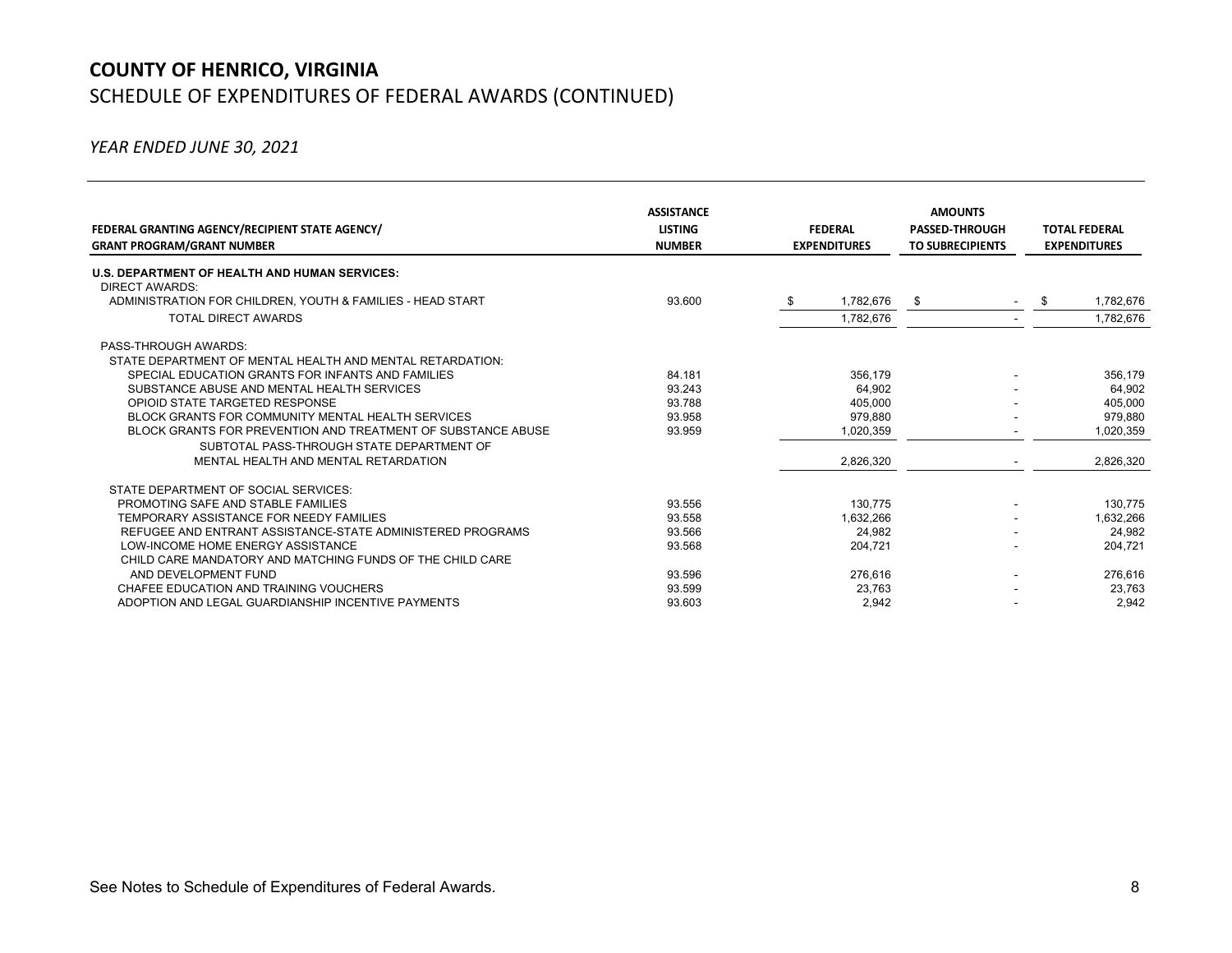|                                                           | <b>ASSISTANCE</b> |                     |                |      | <b>AMOUNTS</b>          |      |                      |
|-----------------------------------------------------------|-------------------|---------------------|----------------|------|-------------------------|------|----------------------|
| FEDERAL GRANTING AGENCY/RECIPIENT STATE AGENCY/           | <b>LISTING</b>    |                     | <b>FEDERAL</b> |      | <b>PASSED-THROUGH</b>   |      | <b>TOTAL FEDERAL</b> |
| <b>GRANT PROGRAM/GRANT NUMBER</b>                         | <b>NUMBER</b>     | <b>EXPENDITURES</b> |                |      | <b>TO SUBRECIPIENTS</b> |      | <b>EXPENDITURES</b>  |
|                                                           |                   |                     |                |      |                         |      |                      |
| U.S. DEPARTMENT OF HEALTH AND HUMAN SERVICES: (continued) |                   |                     |                |      |                         |      |                      |
| STATE DEPARTMENT OF SOCIAL SERVICES:                      |                   |                     |                |      |                         |      |                      |
| <b>FOSTER CARE-TITLE IV-E</b>                             | 93.658            | \$                  | 1,527,144      | - \$ | $\blacksquare$          | - \$ | 1,527,144            |
| TOTAL FOSTER CARE                                         |                   |                     | 1,527,144      |      |                         |      | 1,527,144            |
|                                                           |                   |                     |                |      |                         |      |                      |
| <b>ADOPTION ASSISTANCE</b>                                | 93.659            |                     | 1,098,459      |      |                         |      | 1,098,459            |
| TOTAL ADOPTION ASSISTANCE                                 |                   |                     | 1,098,459      |      | $\blacksquare$          |      | 1,098,459            |
|                                                           |                   |                     |                |      |                         |      |                      |
| STEPHANIE TUBBS JONES CHILD WELFARE SERVICES              | 93.645            |                     | 929            |      |                         |      | 929                  |
| SOCIAL SERVICES BLOCK GRANT                               | 93.667            |                     | 1,204,600      |      |                         |      | 1,204,600            |
| CHAFEE FOSTER CARE INDEPENDENCE PROGRAM                   | 93.674            |                     | 33,570         |      |                         |      | 33,570               |
| CHILDREN'S HEALTH INSURANCE PROGRAM                       | 93.767            |                     | 34,418         |      |                         |      | 34,418               |
| MEDICAL ASSISTANCE PROGRAM                                | 93.778            |                     | 2,364,911      |      |                         |      | 2,364,911            |
| SUBTOTAL PASS-THROUGH STATE DEPARTMENT OF SOCIAL SERVICES |                   |                     | 8,560,096      |      |                         |      | 8,560,096            |
|                                                           |                   |                     |                |      |                         |      |                      |
| TOTAL U.S. DEPARTMENT OF HEALTH AND HUMAN SERVICES        |                   | \$                  | 13,169,092     | -\$  | $\sim$                  | - \$ | 13,169,092           |
| DEPARTMENT OF HOMELAND SECURITY:<br>PASS-THROUGH AWARDS:  |                   |                     |                |      |                         |      |                      |
| STATE DEPARTMENT OF EMERGENCY SERVICES:                   |                   |                     |                |      |                         |      |                      |
| URBAN AREAS SECURITY INITIATIVE                           | 97.008            | \$                  | 21,223         | \$   | $\blacksquare$          | \$   | 21,223               |
| EMERGENCY MANAGEMENT PERFORMANCE GRANTS                   | 97.042            |                     | 82,942         |      |                         |      | 82,942               |
| ASSISTANCE TO FIREFIGHTERS GRANT PROGRAM                  | 97.044            |                     | 59,699         |      |                         |      | 59,699               |
| PORT SECURITY GRANT PROGRAM                               | 97.056            |                     | 19,612         |      |                         |      | 19,612               |
| HOMELAND SECURITY GRANT PROGRAM                           | 97.067            |                     | 2,782          |      |                         |      | 2,782                |
|                                                           |                   |                     |                |      |                         |      |                      |
| SUBTOTAL STATE DEPARTMENT OF EMERGENCY SERVICES           |                   |                     | 186,258        |      | $\blacksquare$          |      | 186,258              |
| TOTAL DEPARTMENT OF HOMELAND SECURITY                     |                   | \$                  | 186,258        | \$   | $\sim$                  | \$   | 186,258              |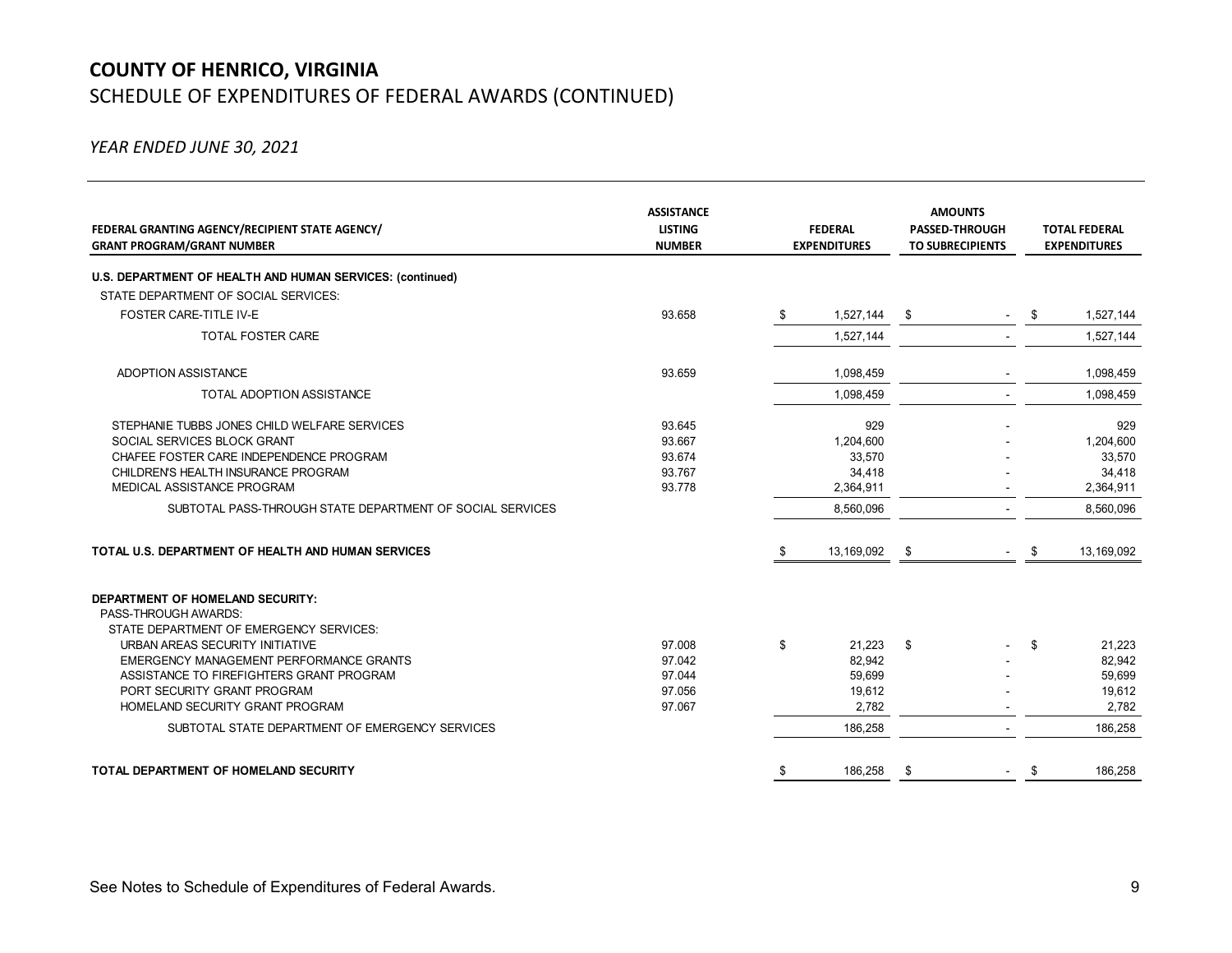| FEDERAL GRANTING AGENCY/RECIPIENT STATE AGENCY/<br><b>GRANT PROGRAM/GRANT NUMBER</b>                                                                                                                                                                                     | <b>ASSISTANCE</b><br><b>LISTING</b><br><b>FEDERAL</b><br><b>NUMBER</b><br><b>EXPENDITURES</b> |    |                                      |     |                                 |      |                                      |  | <b>AMOUNTS</b><br><b>PASSED-THROUGH</b><br><b>TO SUBRECIPIENTS</b> |  | <b>TOTAL FEDERAL</b><br><b>EXPENDITURES</b> |
|--------------------------------------------------------------------------------------------------------------------------------------------------------------------------------------------------------------------------------------------------------------------------|-----------------------------------------------------------------------------------------------|----|--------------------------------------|-----|---------------------------------|------|--------------------------------------|--|--------------------------------------------------------------------|--|---------------------------------------------|
| U.S. DEPARTMENT OF HOUSING AND URBAN DEVELOPMENT:<br><b>DIRECT AWARDS:</b><br>COMMUNITY DEVELOPMENT BLOCK GRANTS/ENTITLEMENT GRANTS<br><b>EMERGENCY SOLUTIONS GRANT</b><br>HOME INVESTMENT PARTNERSHIPS PROGRAM                                                          | 14.218<br>14.231<br>14.239                                                                    | \$ | 643,038<br>8,146<br>64,334           | \$  | 1,661,348<br>785,377<br>710,399 | \$   | 2,304,386<br>793,523<br>774,733      |  |                                                                    |  |                                             |
| TOTAL U.S OF HOUSING AND URBAN DEVELOPMENT                                                                                                                                                                                                                               |                                                                                               |    | 715,518 \$                           |     | 3, 157, 124                     | - \$ | 3,872,642                            |  |                                                                    |  |                                             |
| <b>U.S. DEPARTMENT OF JUSTICE:</b><br><b>DIRECT AWARDS:</b><br>RESIDENTIAL SUBSTANCE ABUSE TREATMENT FOR STATE PRISONERS GRANT (RSAT)<br>STATE CRIMINAL ALIEN ASSISTANCE PROGRAM<br>EDWARD BYRNE MEMORIAL JUSTICE ASSISTANCE GRANT PROGRAM<br><b>TOTAL DIRECT AWARDS</b> | 16.593<br>16.606<br>16.738                                                                    | \$ | 58.499<br>16,266<br>13,335<br>88,100 | \$  | $\overline{\phantom{a}}$        | -\$  | 58,499<br>16,266<br>13,335<br>88,100 |  |                                                                    |  |                                             |
| <b>PASS THROUGH AWARDS:</b><br>STATE DEPARTMENT OF CRIMINAL JUSTICE SERVICES:<br>COVID-19 - CORONAVIRUS EMERGENCY SUPPLEMENTAL FUNDING<br>CRIME VICTIM ASSISTANCE<br>SUBTOTAL STATE DEPARTMENT OF CRIMINAL JUSTICE SERVICES                                              | 16.034<br>16.575                                                                              |    | 99,695<br>505,616<br>605,311         |     |                                 |      | 99,695<br>505,616<br>605,311         |  |                                                                    |  |                                             |
| TOTAL U.S. DEPARTMENT OF JUSTICE                                                                                                                                                                                                                                         |                                                                                               |    | 693,411                              | -\$ |                                 | - \$ | 693,411                              |  |                                                                    |  |                                             |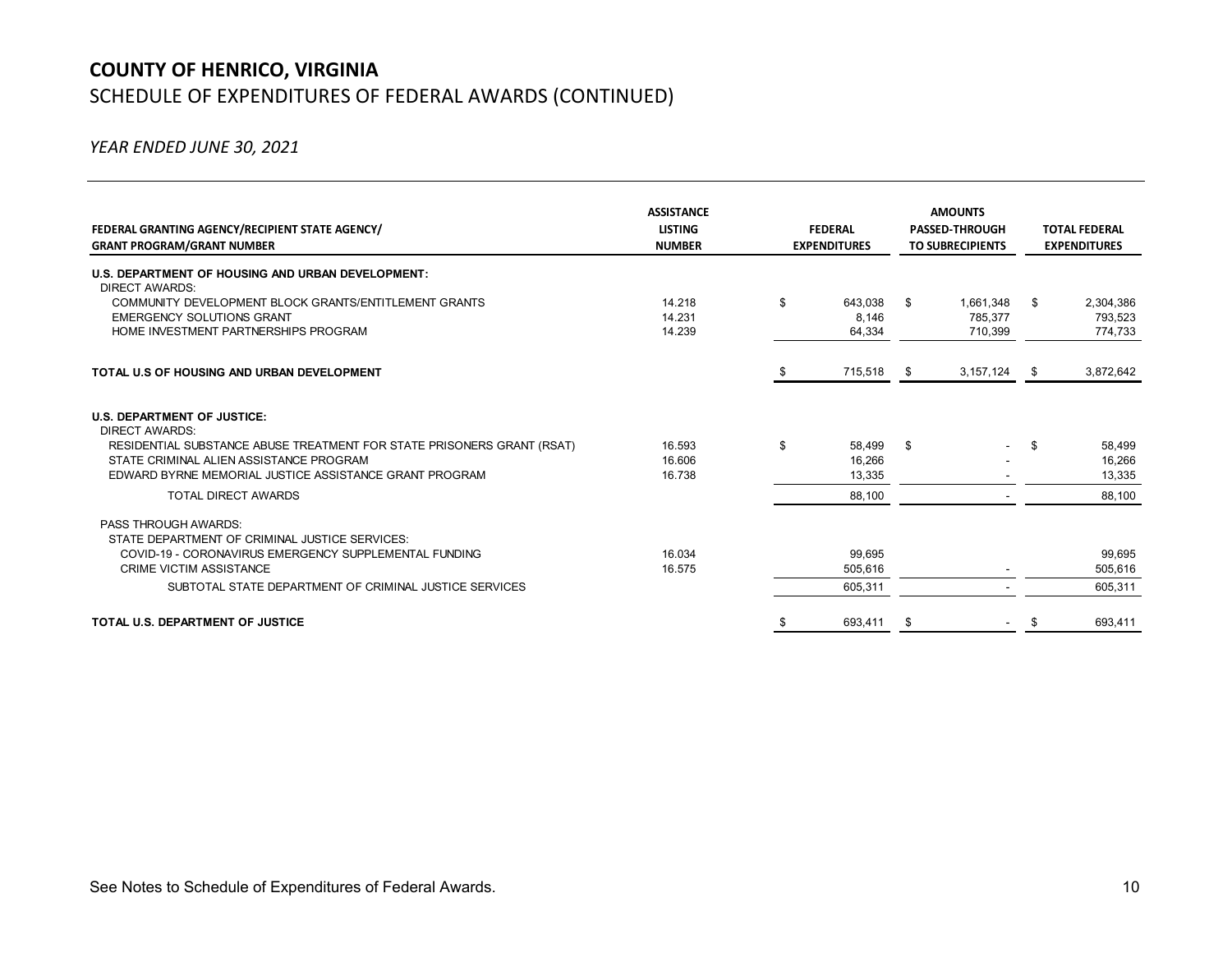| FEDERAL GRANTING AGENCY/RECIPIENT STATE AGENCY/<br><b>GRANT PROGRAM/GRANT NUMBER</b>                                                                                   | <b>ASSISTANCE</b><br><b>LISTING</b><br><b>NUMBER</b> | <b>FEDERAL</b><br><b>EXPENDITURES</b> |                      | <b>AMOUNTS</b><br><b>PASSED-THROUGH</b><br><b>TO SUBRECIPIENTS</b> |      | <b>TOTAL FEDERAL</b><br><b>EXPENDITURES</b> |
|------------------------------------------------------------------------------------------------------------------------------------------------------------------------|------------------------------------------------------|---------------------------------------|----------------------|--------------------------------------------------------------------|------|---------------------------------------------|
| <b>U. S. DEPARTMENT OF LABOR:</b><br><b>PASS THROUGH AWARDS:</b><br>STATE COMMUNITY COLLEGE SYSTEM:<br><b>WAGNER - PEYSER PROGRAM</b><br>TOTAL WAGNER - PEYSER PROGRAM | 17.207                                               | \$                                    | \$<br>$\blacksquare$ | 183,900<br>183.900                                                 | - \$ | 183.900<br>183.900                          |
| <b>WIOA ADULT PROGRAM</b><br>TOTAL WIOA ADULT PROGRAM                                                                                                                  | 17.258                                               | 435,938<br>435,938                    |                      | 1,056,172<br>1,056,172                                             |      | 1,492,110<br>1,492,110                      |
| <b>WIOA YOUTH ACTIVITIES</b><br>TOTAL WIOA YOUTH ACTIVITIES                                                                                                            | 17.259                                               | 308,528<br>308,528                    |                      | 966,403<br>966,403                                                 |      | 1,274,931<br>1,274,931                      |
| WIOA DISLOCATED WORKERS<br>TOTAL WIOA DISLOCATED WORKERS PROGRAM                                                                                                       | 17.278                                               | 303.712<br>303,712                    |                      | 750,556<br>750,556                                                 |      | 1.054.268<br>1,054,268                      |
| SUBTOTAL COMMUNITY COLLEGE SYSTEM<br>THE SKILLSOURCE GROUP, INC.:<br>WORKFORCE INNOVATION FUND<br>TOTAL THE SKILLSOURCE GROUP, INC.                                    | 17.283                                               | 1,048,178                             |                      | 2,957,031<br>9,172<br>9,172                                        |      | 4,005,209<br>9,172<br>9,172                 |
| TOTAL U.S. DEPARTMENT OF LABOR                                                                                                                                         |                                                      | 1,048,178<br>S.                       | \$                   | 2,966,203                                                          | \$   | 4,014,381                                   |
| <b>U.S. DEPARTMENT OF TRANSPORTATION:</b><br>PASS-THROUGH AWARDS:<br>STATE DEPARTMENT OF MOTOR VEHICLES:<br>STATE AND COMMUNITY HIGHWAY SAFETY                         | 20.600                                               | 268,580<br>\$                         | - \$                 |                                                                    | $-5$ | 268.580                                     |
| STATE DEPARTMENT OF TRANSPORTATION:<br><b>HIGHWAY PLANNING AND CONSTRUCTION</b><br>SUBTOTAL STATE DEPARTMENT OF TRANSPORTATION                                         | 20.205                                               | 3,599,989<br>3,599,989                |                      | $\blacksquare$                                                     |      | 3,599,989<br>3,599,989                      |
| STATE DEPARTMENT OF CONSERVATION AND RECREATION:<br>RECREATION TRAILS PROGRAM<br>SUBTOTAL STATE DEPARTMENT OF TRANSPORTATION                                           | 20.219                                               | 514,049<br>514.049                    |                      |                                                                    |      | 514,049<br>514.049                          |
| TOTAL U.S. DEPARTMENT OF TRANSPORTATION                                                                                                                                |                                                      | 4.382.618<br>\$                       | \$                   |                                                                    | \$   | 4,382,618                                   |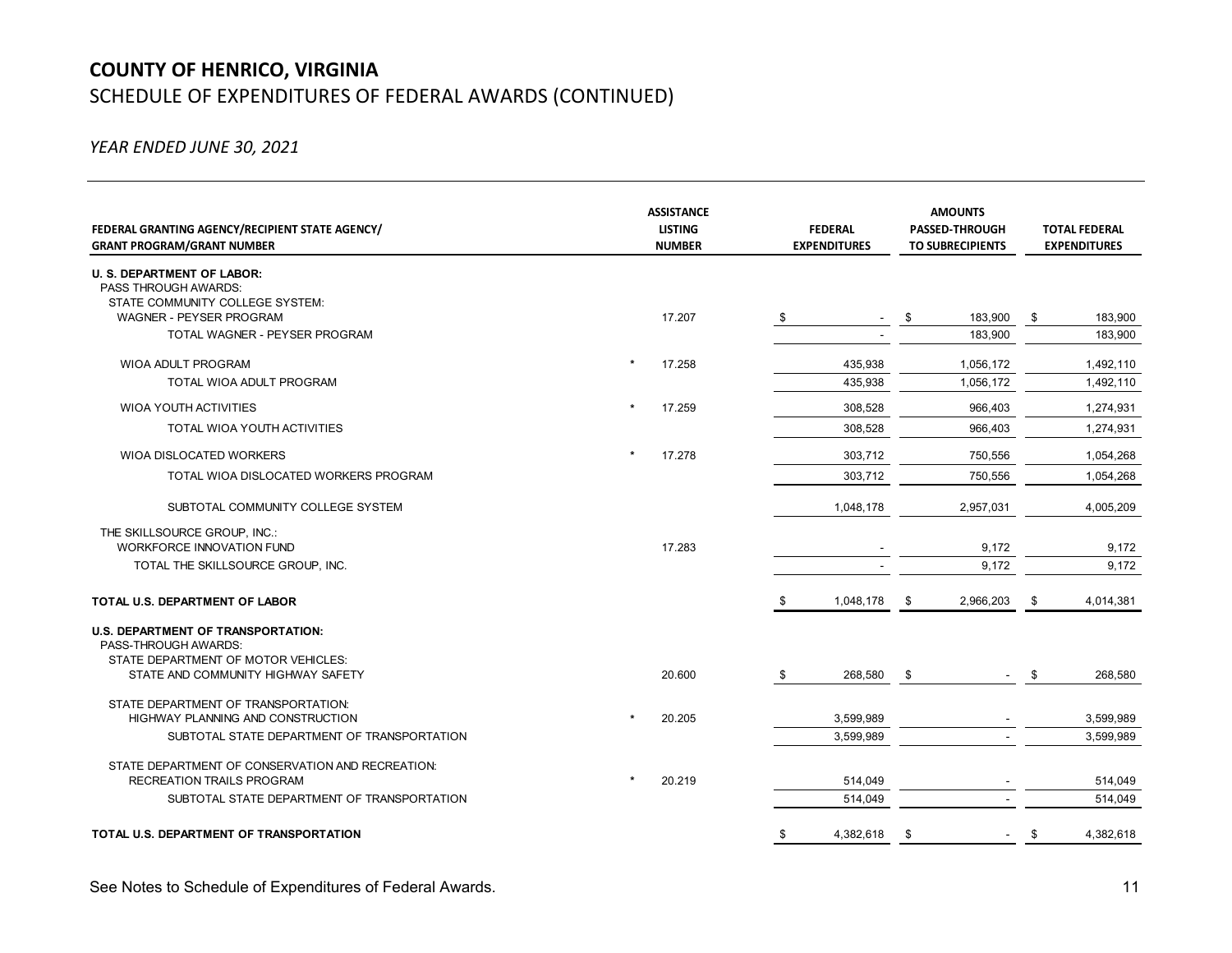### *YEAR ENDED JUNE 30, 2021*

| FEDERAL GRANTING AGENCY/RECIPIENT STATE AGENCY/<br><b>GRANT PROGRAM/GRANT NUMBER</b>                                                                                                                                                              | <b>ASSISTANCE</b><br><b>LISTING</b><br><b>FEDERAL</b><br><b>NUMBER</b><br><b>EXPENDITURES</b> |        | <b>AMOUNTS</b><br><b>PASSED-THROUGH</b><br><b>TO SUBRECIPIENTS</b> |                          |     |           | <b>TOTAL FEDERAL</b><br><b>EXPENDITURES</b> |                          |
|---------------------------------------------------------------------------------------------------------------------------------------------------------------------------------------------------------------------------------------------------|-----------------------------------------------------------------------------------------------|--------|--------------------------------------------------------------------|--------------------------|-----|-----------|---------------------------------------------|--------------------------|
| <b>U.S. DEPARTMENT OF TREASURY:</b><br><b>PASS-THROUGH AWARDS:</b><br>STATE DEPARTMENT OF ACCOUNTS:<br>CORONAVIRUS AID, RELIEF, AND ECONOMIC SECURITY (CARES) ACT:<br>COVID-19 - CORONAVIRUS RELIEF FUND<br>SUBTOTAL STATE DEPARTMENT OF ACCOUNTS |                                                                                               | 21.019 | \$.                                                                | 51,459,855<br>51,459,855 | S.  | $\sim$    | - \$                                        | 51,459,855<br>51,459,855 |
| TOTAL U.S. DEPARTMENT OF TREASURY                                                                                                                                                                                                                 |                                                                                               |        |                                                                    | 51,459,855               | \$  | $\sim$    |                                             | 51,459,855               |
| <b>TOTAL FEDERAL EXPENDITURES</b>                                                                                                                                                                                                                 |                                                                                               |        |                                                                    | 122,973,252              | \$. | 6,123,327 |                                             | 129,096,579              |

#### NOTES:

\* DENOTES MAJOR FEDERAL PROGRAM

(A) BASIS OF ACCOUNTING - THE SUPPLEMENTARY SCHEDULE OF FEDERAL FINANCIAL ASSISTANCE IS PREPARED ON THE MODIFIED ACCRUAL BASIS. EXPENDITURES ARE RECOGNIZED WHEN THEY BECOME A DEMAND ON CURRENT AVAILABLE FINANCIAL RESOURCES. CERTAIN FEDERAL FINANCIAL ASSISTANCE PROGRAMS ARE IN THE FORM OF NONCASH AWARDS. (SEE NOTE D). FEDERAL FINANCIAL ASSISTANCE PROVIDED TO SUBRECIPIENT IS TREATED AS AN EXPENDITURE WHEN IT IS PAID TO THE SUBRECIPIENT.

(B) REPORTING ENTITY - THE COUNTY OF HENRICO, VIRGINIA, FOR PURPOSE OF THE SUPPLEMENTARY SCHEDULE OF FEDERAL FINANCIAL ASSISTANCE INCLUDES ALL THE FUNDS OF THE PRIMARY GOVERNMENT AS DEFINED BY GAAP. THE COUNTY OF HENRICO, VIRGINIA ADMINISTERS CERTAIN FEDERAL FINANCIAL ASSISTANCE PROGRAMS THROUGH SUBRECIPIENTS. THOSE SUBRECIPIENTS ARE ALSO NOT CONSIDERED PART OF THE COUNTY OF HENRICO, VIRGINIA, REPORTING ENTITY.

(C) PASS-THROUGH AWARDS - THE COUNTY OF HENRICO, VIRGINIA, RECEIVES CERTAIN FEDERAL FINANCIAL ASSISTANCE FROM PASS-THROUGH AWARDS OF THE COMMONWEALTH OF VIRGINIA. THE AMOUNTS RECEIVED ARE SEPERATELY IDENTIFIED.

(D) NONCASH AWARDS - CERTAIN FEDERAL FINANCIAL ASSISTANCE PROGRAMS DO NOT INVOLVE CASH AWARDS TO THE COUNTY OF HENRICO, VIRGINIA. THESE PROGRAMS ARE DONATED COMMODITIES AS FOLLOWS:

U. S. DEPARTMENT OF AGRICULTURE:

DONATED COMMODITIES ALN 10.555 VALUE OF COMMODITIES ISSUED \$4,602 VALUE OF COMMODITIES ON HAND \$1,586 DONATED COMMODITIES ALN 10.555 VALUE OF COMMODITIES ISSUED \$1,378,385

VALUE OF COMMODITIES ON HAND \$266,818

| (E) TOTALS BY CLUSTERS:                                           |            |
|-------------------------------------------------------------------|------------|
| CHILD NUTRITION CLUSTER (ALN 10.553, 10.555)                      | 15,422,481 |
| WIOA CLUSTER (ALN 17.258, 17.259, 17.278)                         | 3.821.309  |
| SPECIAL EDUCATION CLUSTER (ALN 84.027, 84.173)                    | 9,902,212  |
| HIGHWAY PLANNING AND CONSTRUCTION CLUSTER (ALN 20.205, 20.219)    | 4.114.038  |
| (F) THE COUNTY DID NOT ELECT TO USE THE 10% DE MINIMUS COST RATE. |            |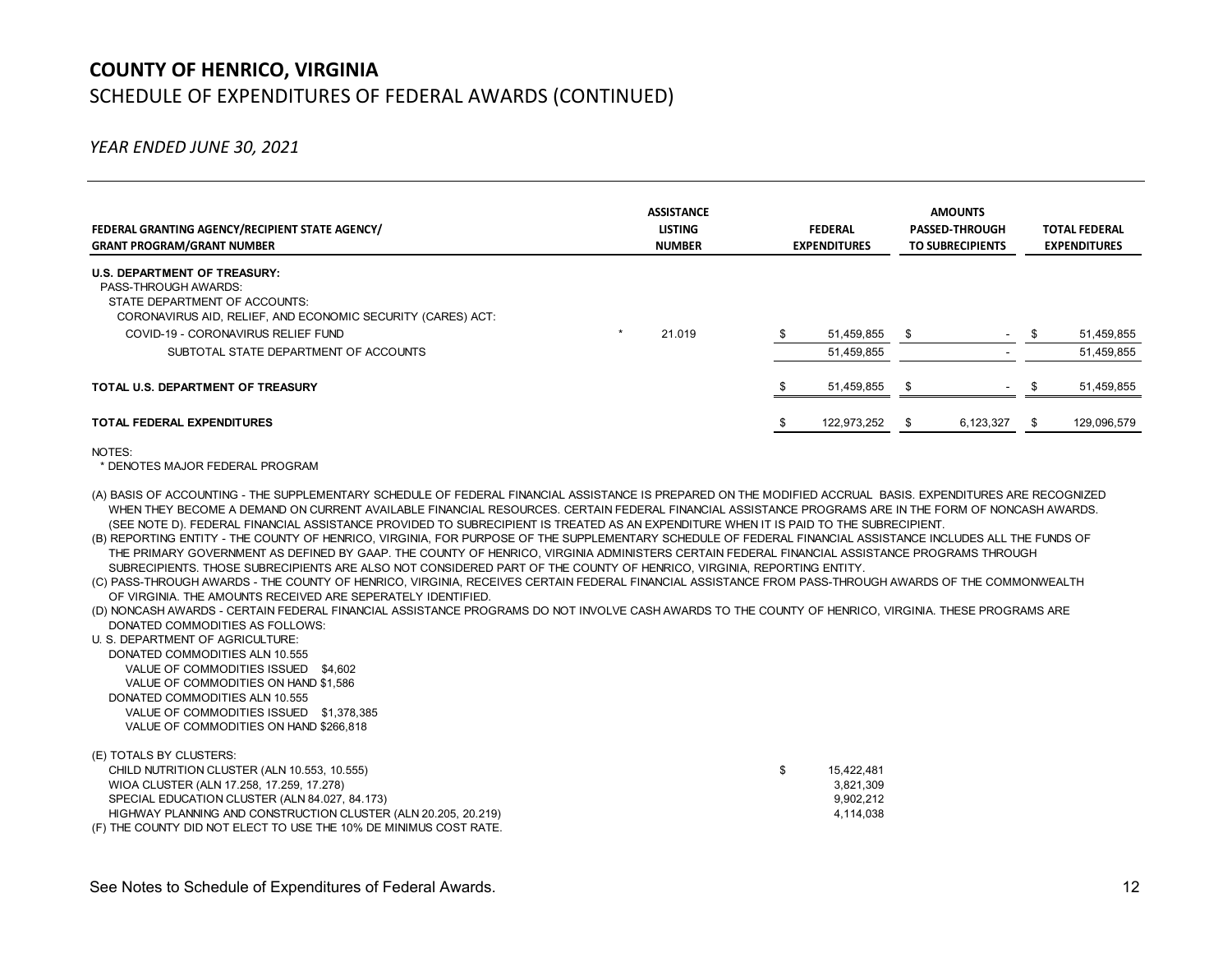### **COUNTY OF HENRICO, VIRGINIA** SCHEDULE OF FINDINGS AND QUESTIONED COSTS

### *YEAR ENDED JUNE 30, 2021*

### **A. Section I – Summary of Auditor's Results**

- 1. The type of report issued on the basic financial statements: **Unmodified opinion**
- 2. Significant deficiencies in internal control disclosed by the audit of the financial statements: **None reported**
- 3. Material weaknesses in internal control disclosed by the audit of the financial statements: **No**
- 4. Noncompliance, which is material to the financial statements: **No**
- 5. Significant deficiencies in internal control over major programs: **None reported**
- 6. Material weaknesses in internal control over major programs: **Yes, 2021-001**
- 7. The type of report issued on compliance for major programs: **Unmodified opinion**
- 8. Any audit findings which are required to be reported under the Uniform Guidance: **Yes, 2021-001**
- 9. The programs tested as major programs were:

| <b>AL Number</b> | <b>Name of Federal Program and Cluster</b>                                                                    |
|------------------|---------------------------------------------------------------------------------------------------------------|
| 21.019           | COVID-19 - Coronavirus Relief Fund                                                                            |
| 17.258 - CL      | Workforce Innovation Fund (WIOA) Cluster                                                                      |
| 84.425D          | COVID-19 - Education Stabilization Fund - Elementary and Secondary<br>Education Emergency Relief (ESSER) Fund |
| $20.205 - CL$    | <b>Highway Planning and Construction Cluster</b>                                                              |
| 84.010           | Title 1 Education                                                                                             |

- 10. Dollar threshold used to distinguish between type A and type B programs: **\$3,000,000**
- 11. County of Henrico qualifies as a low-risk auditee under Section 530 of Uniform Guidance

### **B. Section II – Findings Relating to the Financial Statements Reported in Accordance with** *Government Auditing Standards*

None reported.

### **C. Section III – Findings and Questioned Costs Relating to Federal Awards**

**2021-001** – Material Weakness and Nonmaterial Noncompliance – Allowable Costs

**Program:** Education Stabilization Fund – Elementary and Secondary School Emergency Relief (ESSER) Fund (ALN 84.425D) – United States Department of Education – Virginia Department of Education; Grant Award Number: S425D200008; Federal Award Year: 2020)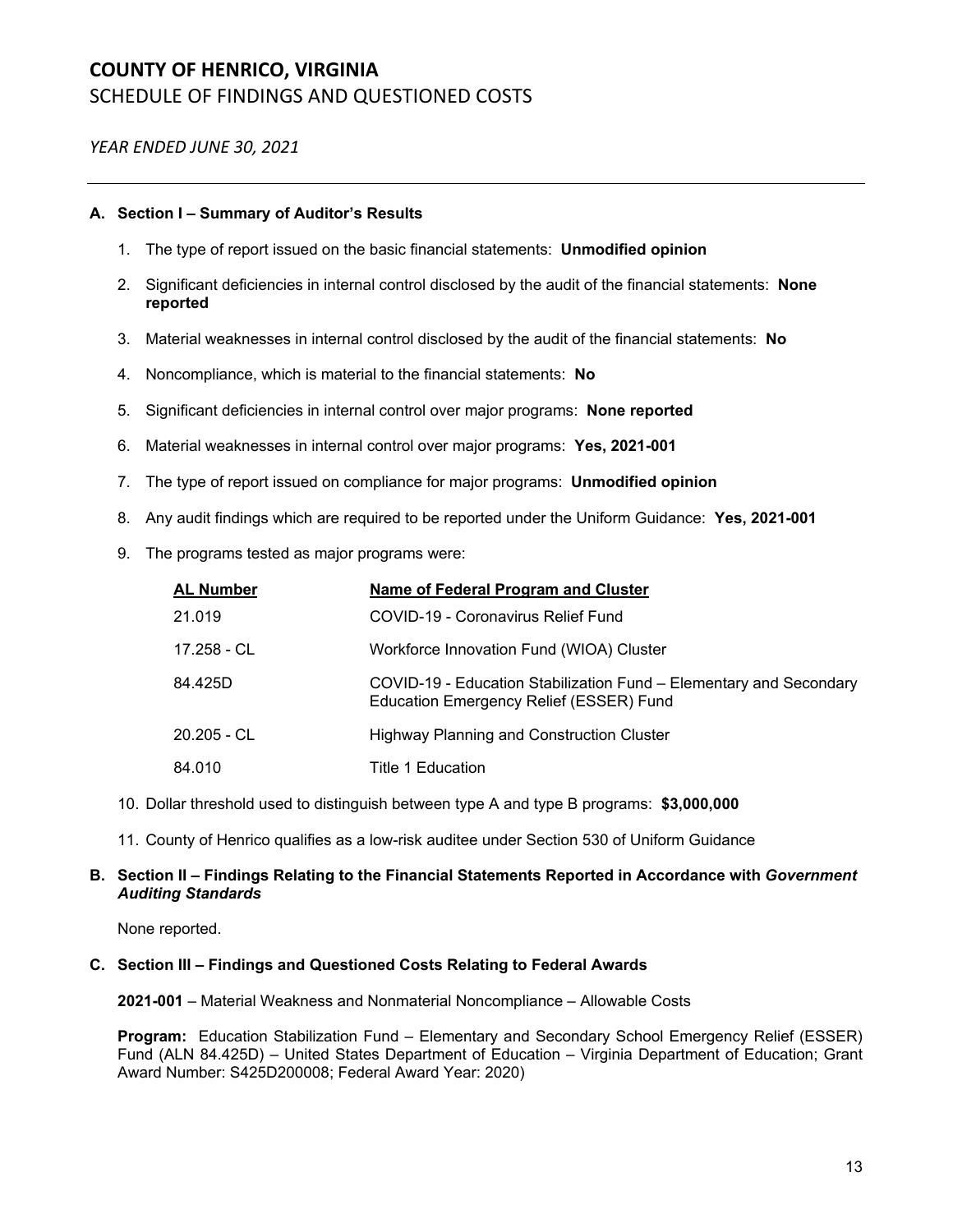## **COUNTY OF HENRICO, VIRGINIA** SCHEDULE OF FINDINGS AND QUESTIONED COSTS (CONTINUED)

### *YEAR ENDED JUNE 30, 2021*

**Criteria:** Office of Management and Budget's (OMB) *Uniform Administrative Requirements, Cost Principles, and Audit Requirements for Federal Awards*, Subtitle A, Chapter II, Part 200, Subpart E – Cost Principles subsection 200.430 – Compensation – Personal Services subsection (i) – *Standards for Documentation of Personnel Expenses* subsection (1) states:

"Charges to Federal awards for salaries and wages must be based on records that accurately reflect the work performed. These records must:

- (i) Be supported by a system of internal control which provides reasonable assurance that the charges are accurate, allowable, and properly allocated;
- (ii) Be incorporated into the official records of the non-Federal entity;
- (iii) Reasonably reflect the total activity for which the employee is compensated by the non-Federal entity, not exceeding 100% of compensated activities (for IHE, this per the IHE's definition of IBS);
- (iv) Encompass federally assisted and all other activities compensated by the non-Federal entity on an integrated basis, but may include the use of subsidiary records as defined in the non-Federal entity's written policy;
- (v) Comply with the established accounting policies and practices of the non-Federal entity (See paragraph (h)(1)(ii) above for treatment of incidental work for IHEs.); and
- (vi) [Reserved]
- (vii) Support the distribution of the employee's salary or wages among specific activities or cost objectives if the employee works on more than one Federal award; a Federal award and non-Federal award; an indirect cost activity and a direct cost activity; two (2) or more indirect activities which are allocated using different allocation bases; or an unallowable activity and a direct or indirect cost activity."

**Condition:** For a sample of twenty-five (25) payroll and twenty-five (25) non-payroll transactions, we noted:

- Five (5) instances where neither the employee nor their supervisor certified the employee's timesheet.
- Four (4) instances where an employee certified their timesheet, but their supervisor did not.
- One (1) instance where an employee did not certify their timesheet, but their supervisor did.

**Cause:** Employees and supervisors did not adhere to County time certification policies and procedures.

**Effect:** Noncompliance may result in action by the Commonwealth of Virginia and/or the Federal Government.

**Questioned Costs:** \$4,925 from a sample of both personnel and non-personnel costs totaling \$138,050.

**Recommendation:** Hourly employees and those charging time to a grant should approve timesheets prior to payroll certification and processing.

**Views of Responsible Officials and Planned Corrective Action:** Management concurs with the recommendation. The noted lack of time certifications was not consistent with policy, primarily occurring with temporary staff positions that were of a one-time nature established during School Year 2020-2021 and during the first year of the pandemic. Payroll staff will reinforce the importance of timesheet approvals by temporary employees and their supervisors prior to semi-monthly processing.